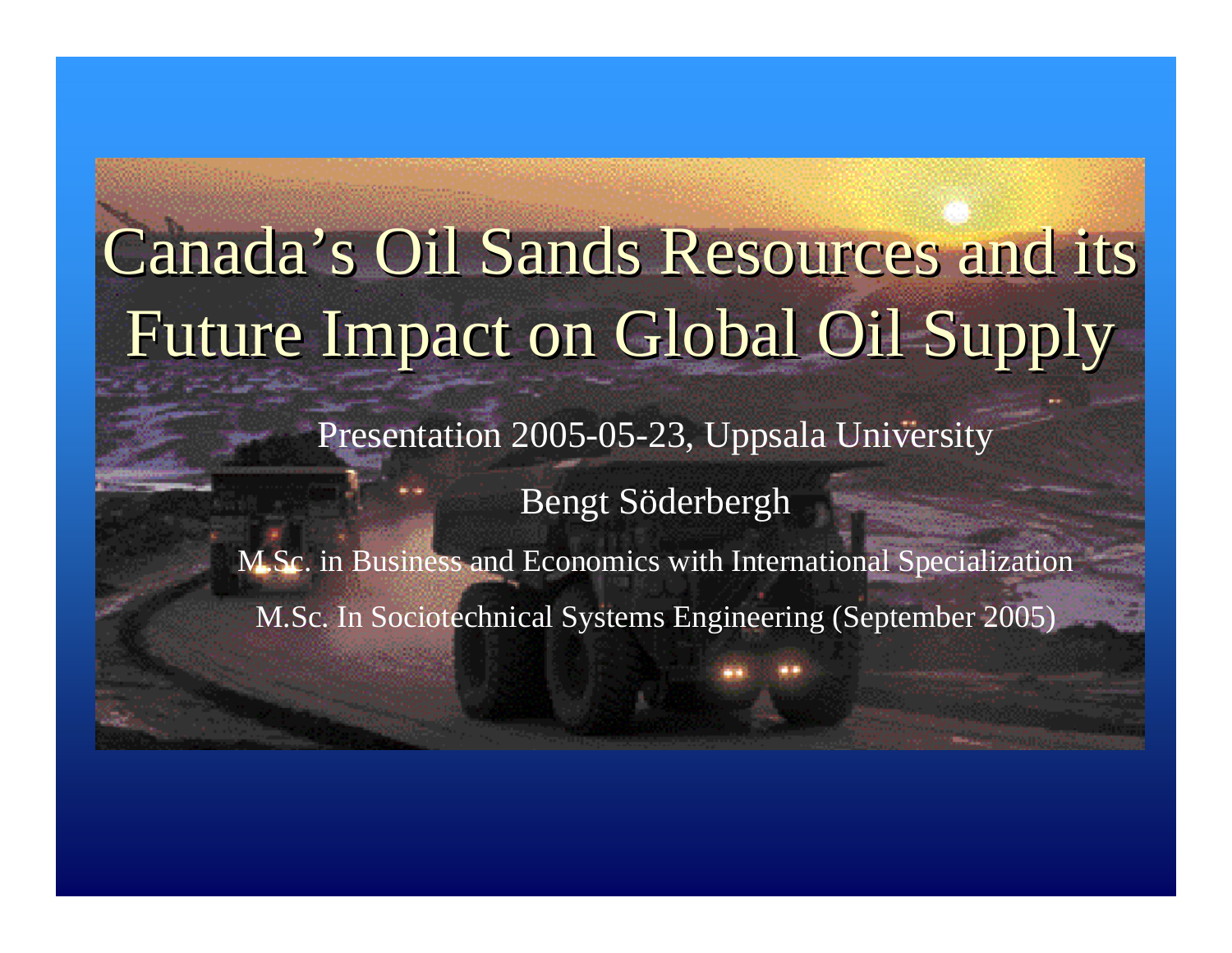### Comparison Between Different Countries' Proven **Conventional Oil Reserves**

In January 2003, Canada's proven oil reserves increased from 5 to 180 billion barrels.

Why? Canada's reserves of non-conventional oil became included.

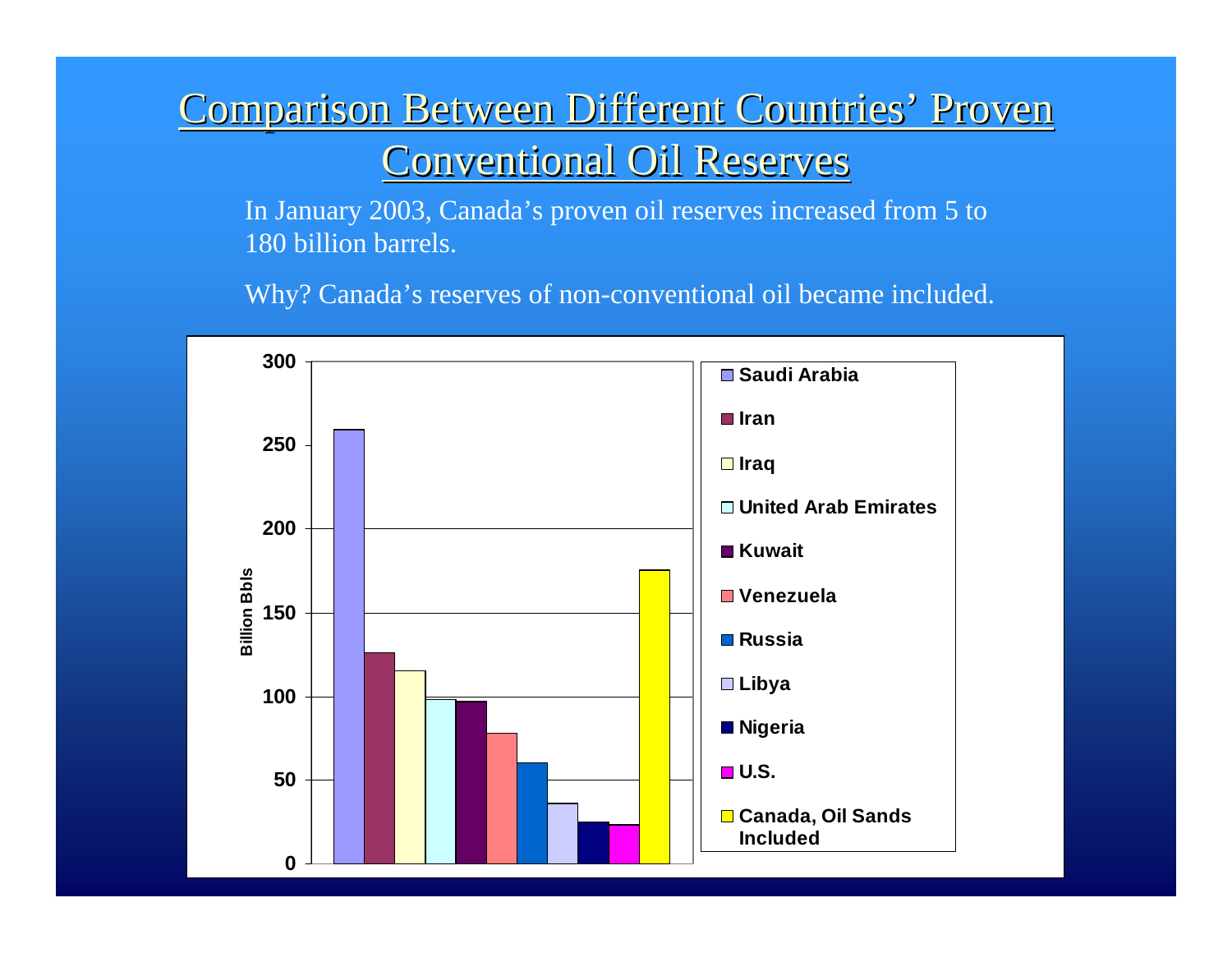### Comparison Between Different Regions' Oil Production

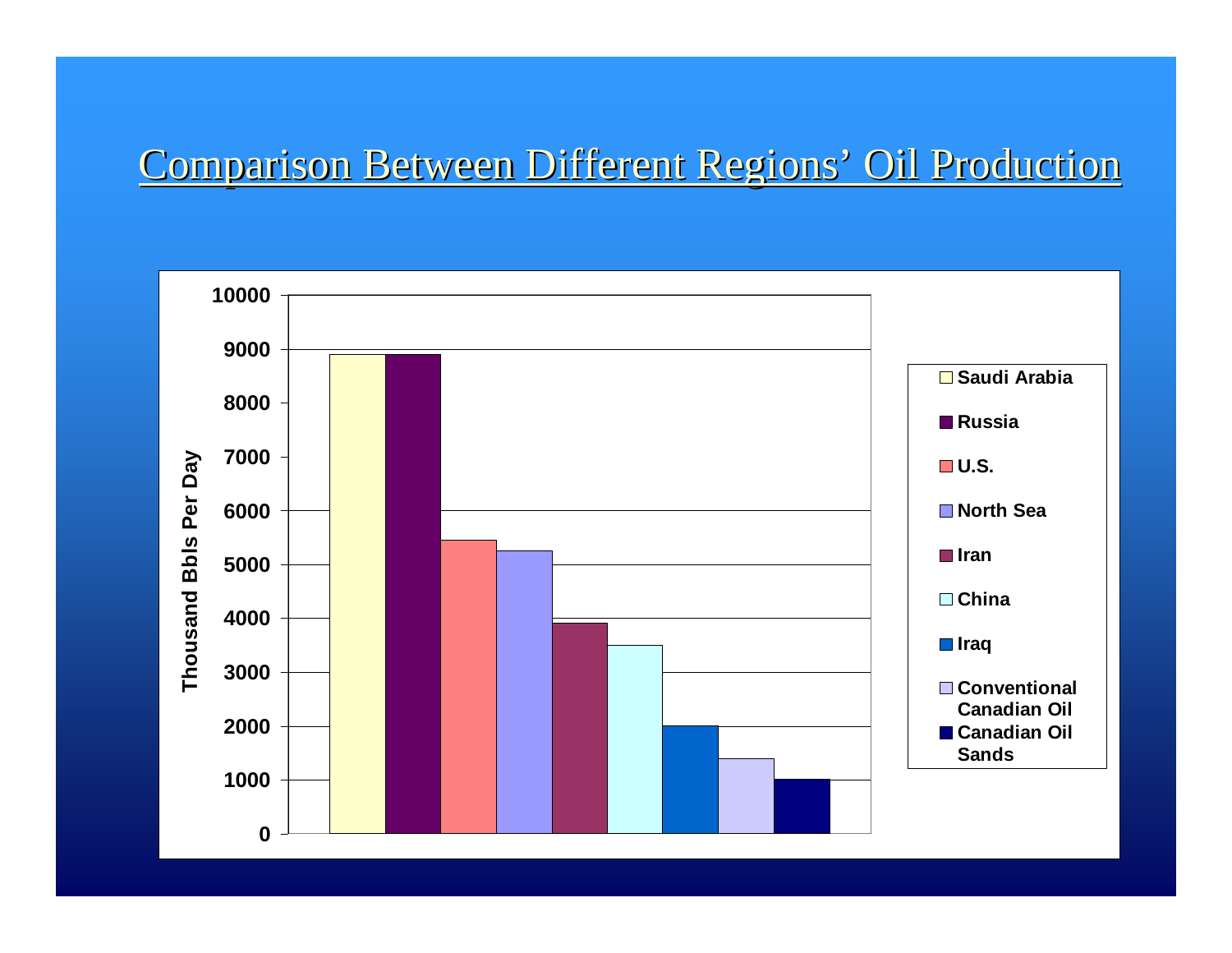### Unconventional Oil Production is Supposed to Bridge the Coming Gap!

#### **Low Resource Case**

| Remaining ultimately recoverable<br>resources base for conventional oil,<br>as of 1/1/1996 (billion barrels) | 1700      |
|--------------------------------------------------------------------------------------------------------------|-----------|
| Peak period of conventional<br>oil production                                                                | 2013-2017 |
| Global demand at peak of<br>conventional oil (mb/d)                                                          | 96        |
| Non-conventional oil production<br>in 2030 (mb/d)                                                            | 37        |

Source: World Energy Outlook 2004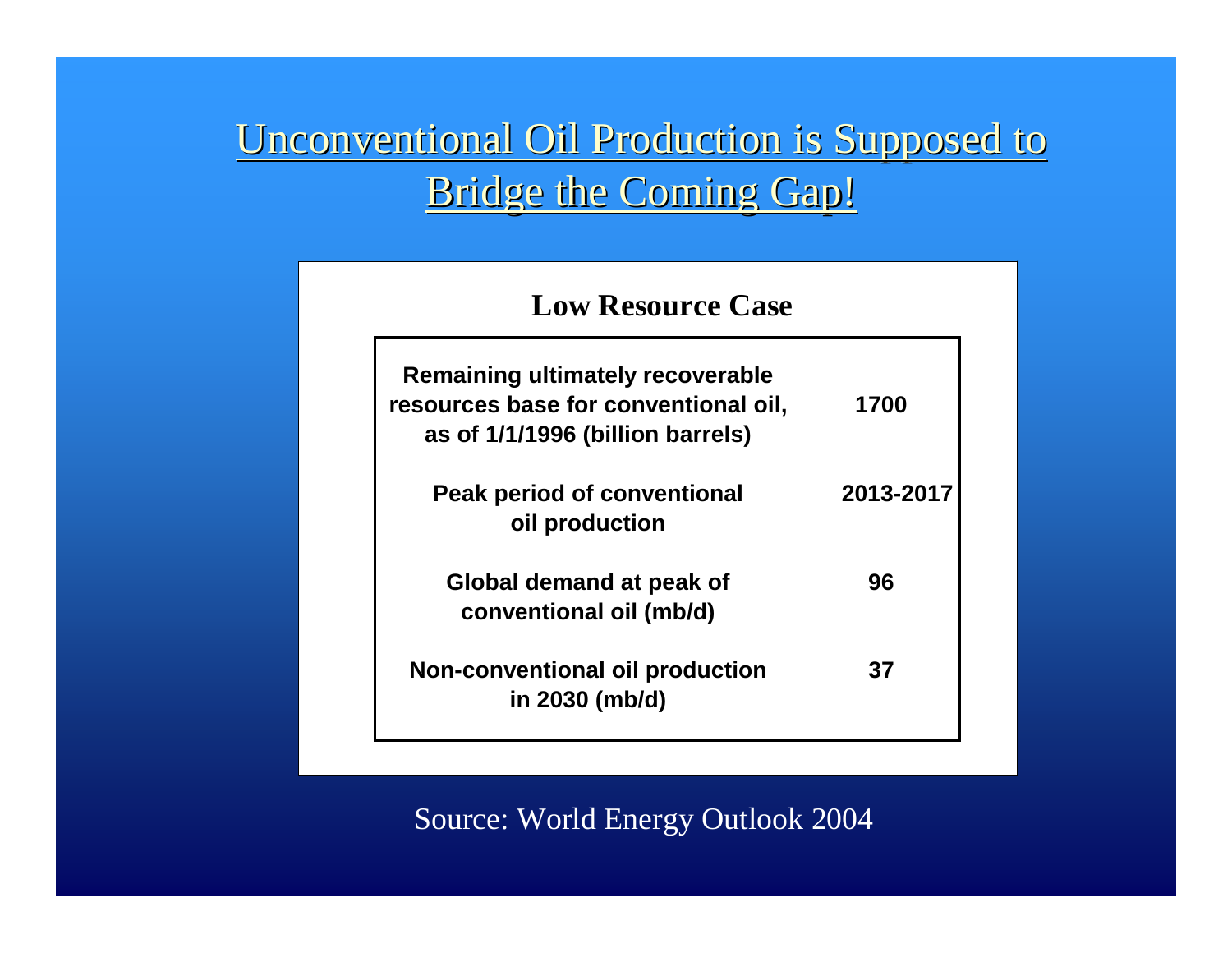### Definitions of Oil Sands and Heavy Oils

#### Oil Sands

Quartz sand, silt and clay, water and bitumen. Also, minor amounts of mineral, titanium, zirconium, tourmaline and pyrite

Typical composition:

75 – 80% inorganic material (90% quartz sand)  $3 - 5\%$  water 10 – 12% bitumen



#### Bitumen/Heavy Oil

Thick black, tar like substance that pours extremely slowly.

 $7 - 14^{\circ}$  API

Bitumen > 10.000 cPo

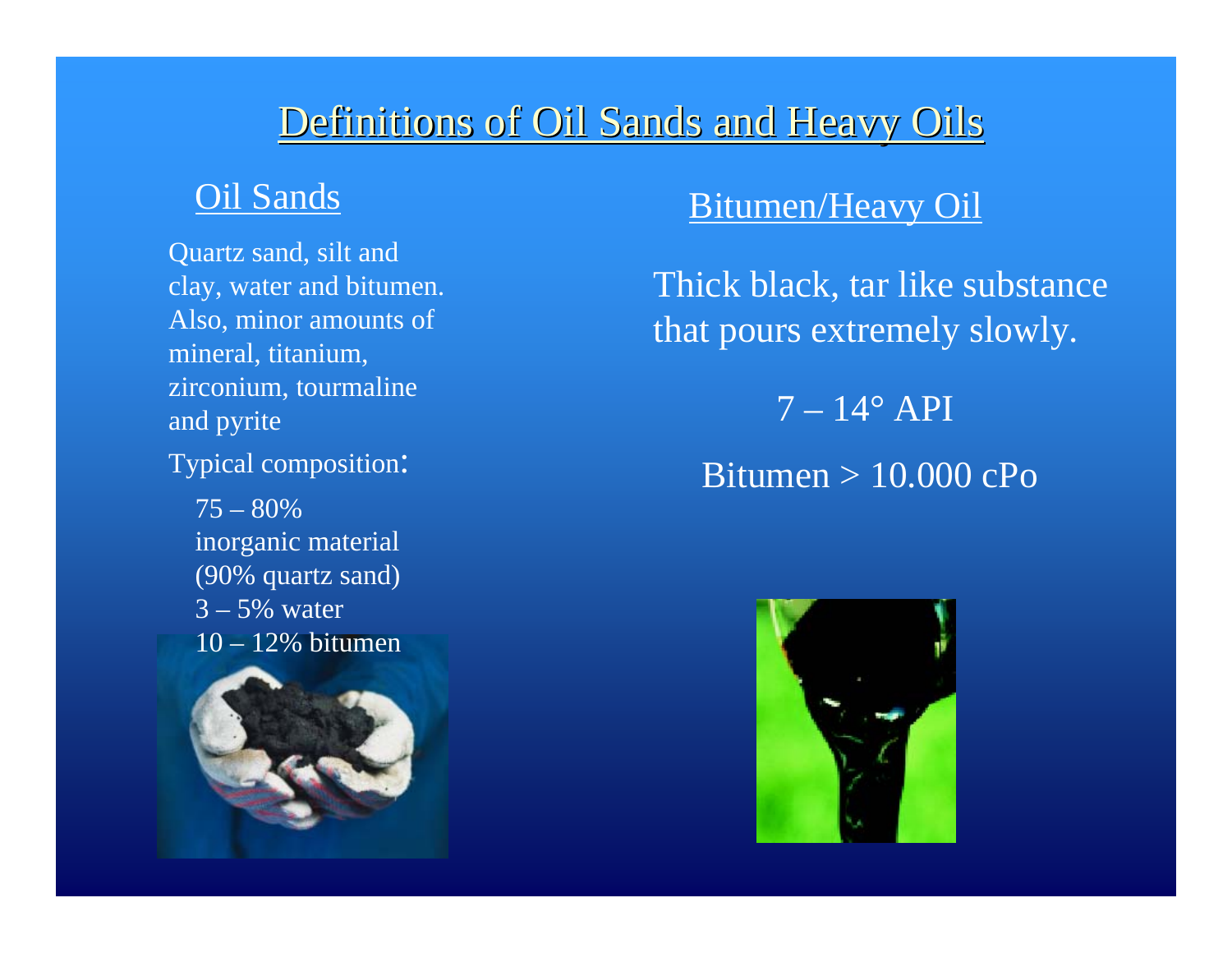# The Canadian Oil Sands Deposits



#### Production Technologies

Mining and In situ thermal recovery

In situ, extraction accomplished by drilling wells and thereafter injecting hot steam.

Mining production 2004, about 600.000 bbls/d In situ production 2004, about 400.000 bbls/d

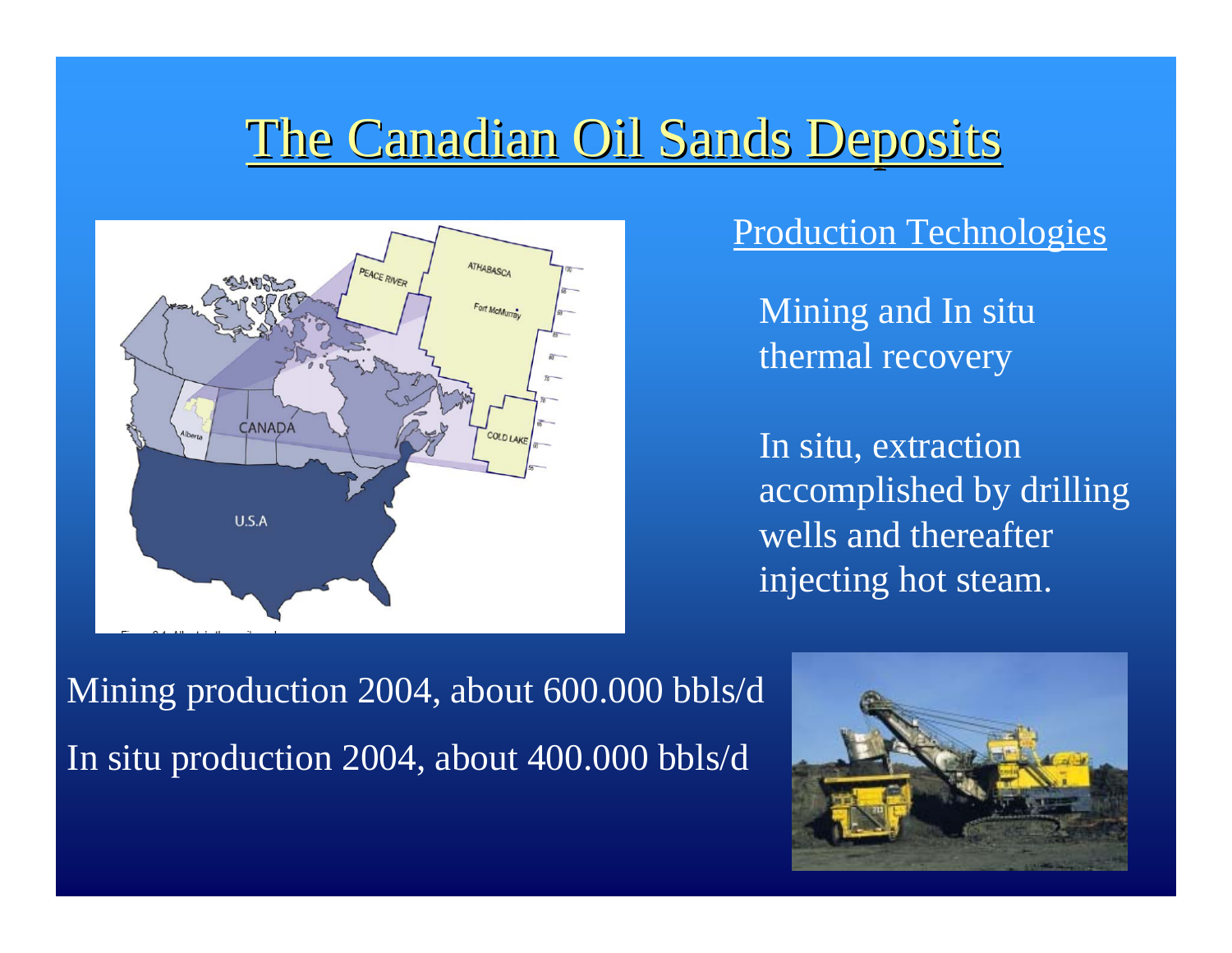# **Mining Extraction**

#### About 20 % of established reserves

Mining, huge open-pit mines combined with large extraction facilities to separate the bitumen from the sand.

#### Less than 75 meters overburden.

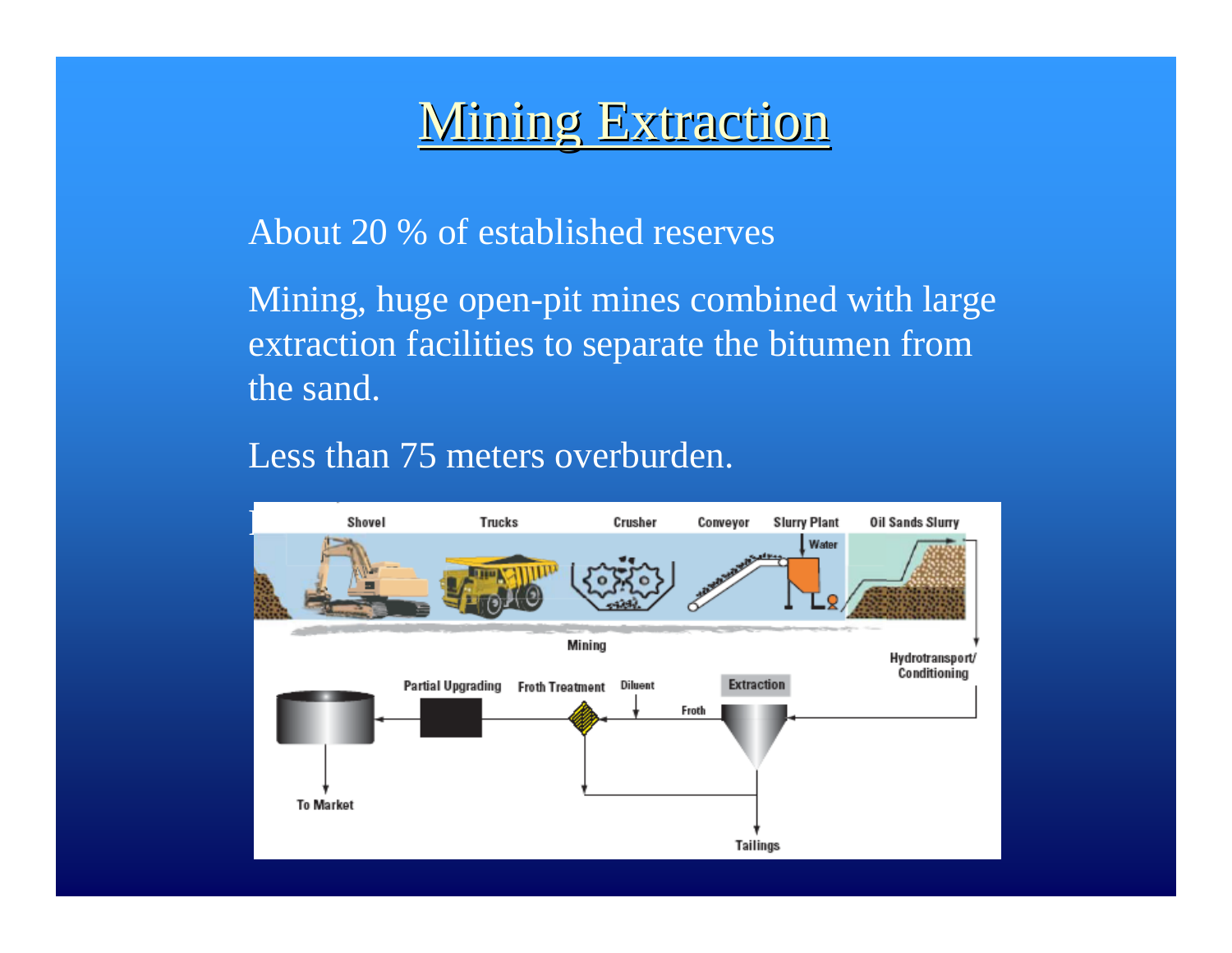### In Situ Recovery

About 80 % of oil established reserves

In situ extraction removes the hydrocarbons, and leave the mineral behind.

Viscosity, permeability and reservoir thickness important.

Cyclic Steam Stimulation (CSS) Steam Assisted Gravity Drainage (SAGD)

Emerging technologies, VAPEX & THAI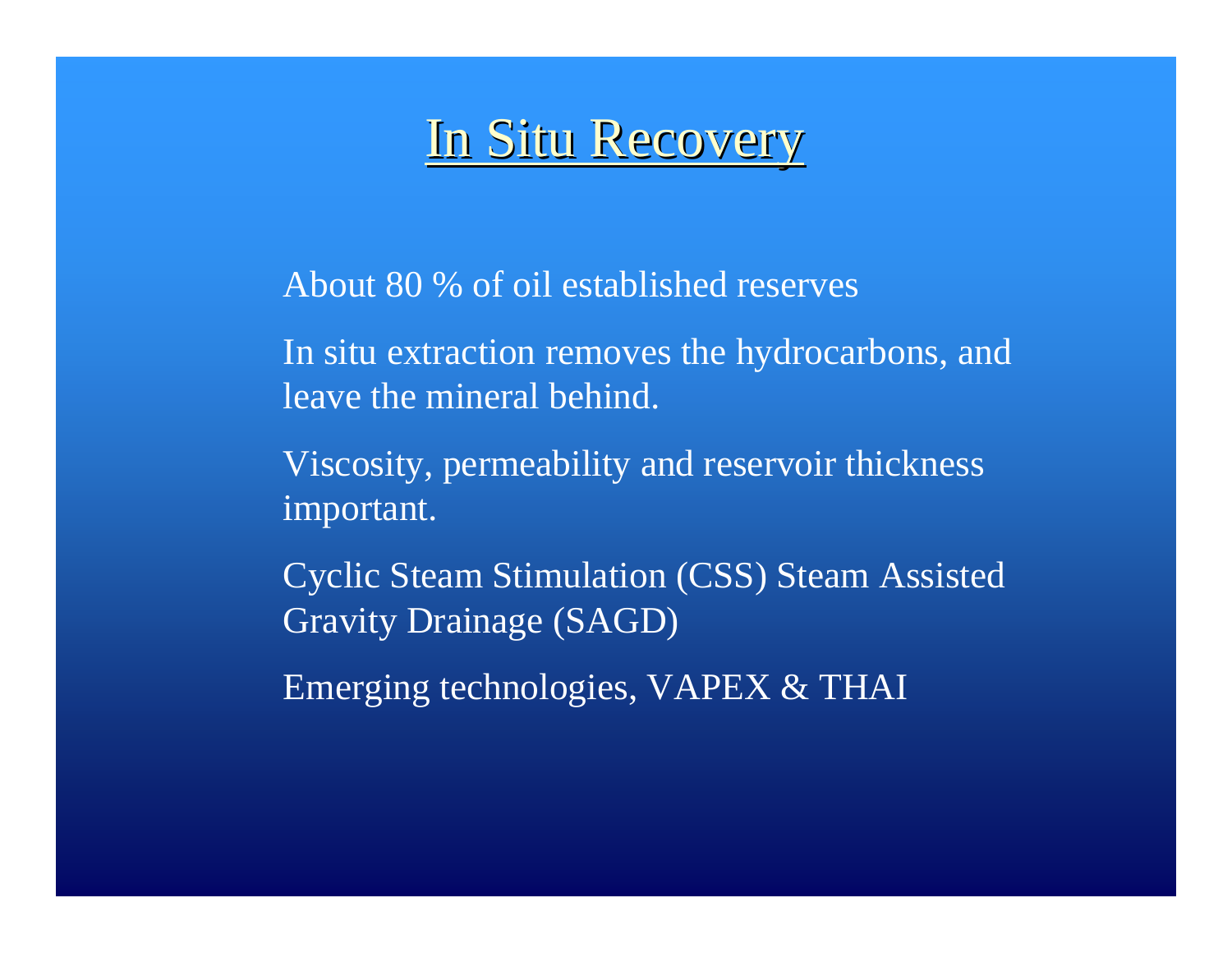#### Cyclic Steam Simulation (CSS)  $(20 - 25\%$  recovery rate)

Steam Assisted Gravity Drainage (SAGD)

 $(40 - 70\%$  recovery rate)



**Dynamics of the SAGD steam chamber Steam Rises and Heats Bitumen Heated Bitumen Flows to Well** 

Source: Imperial Oil

Source: Husky Energy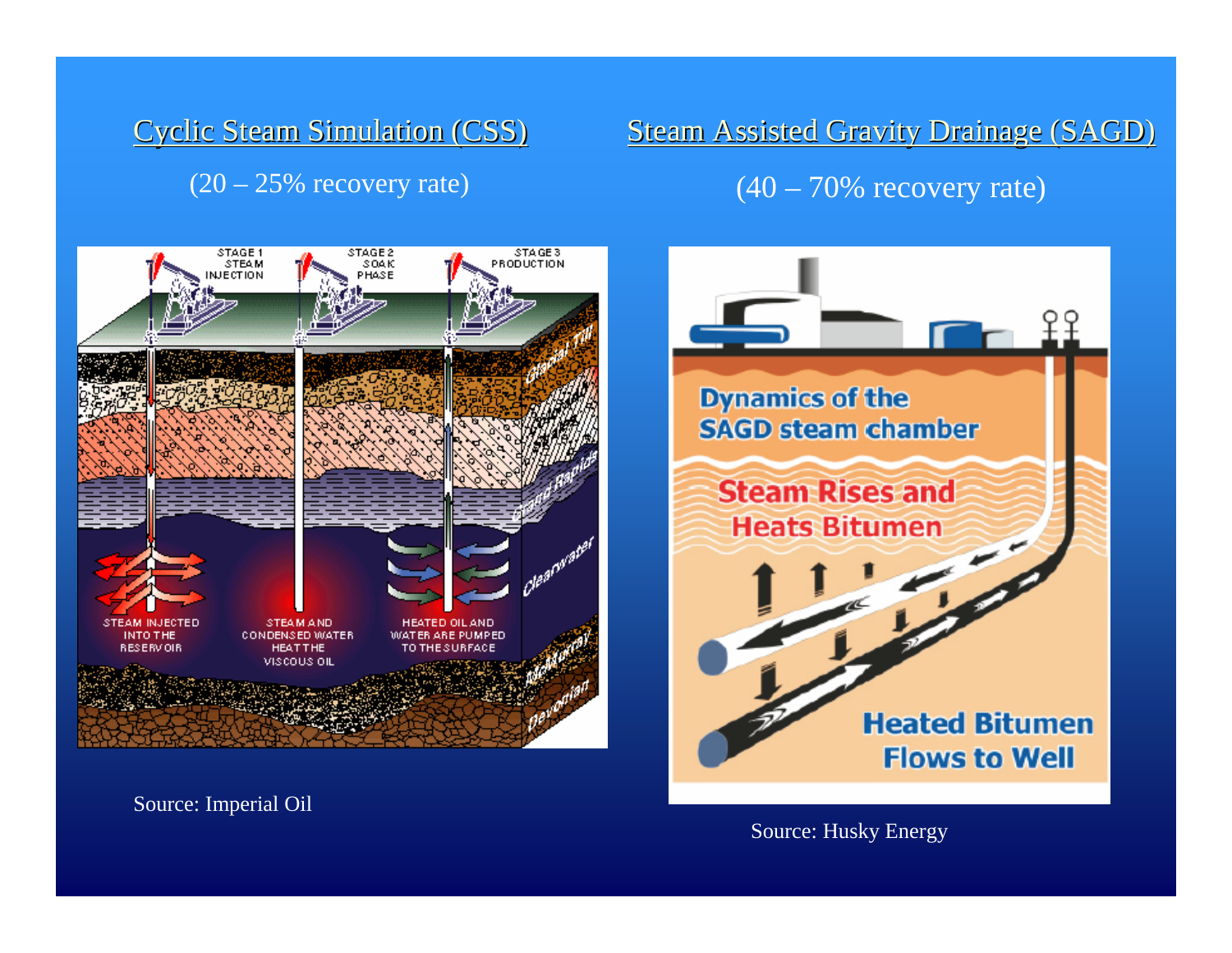# Jpgrading

Bitumen is deficient in hydrogen. Must be upgraded to synthetic crude oil (SCO) to acceptable feedstock for refineries

Addition of hydrogen or the rejection of carbon, or both.

Upgrading uses natural gas as a source of heat and steam for processing and also as a source of hydrogen.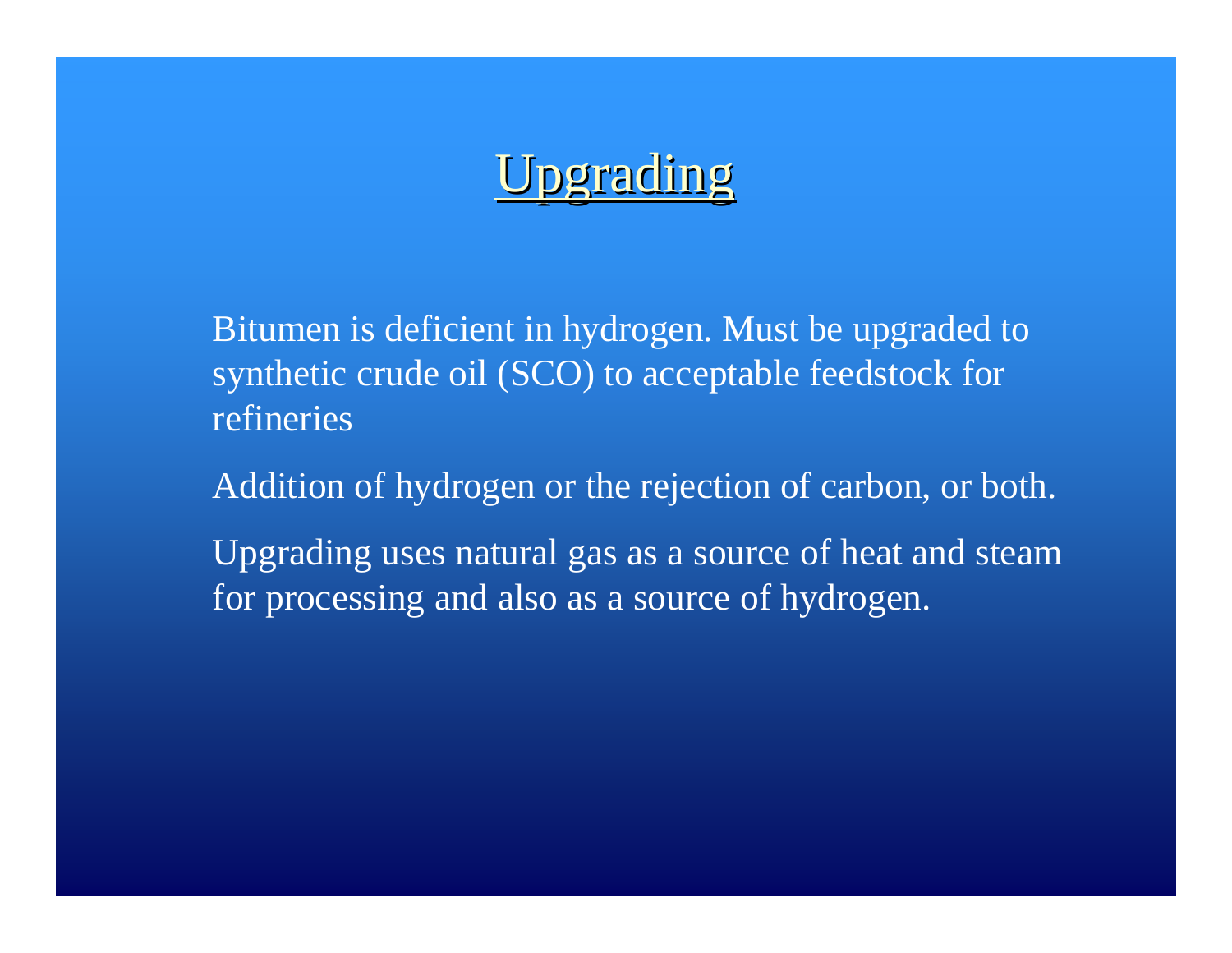# Canadian Reserves of Crude Bitumen

|                      | <b>Ultimate</b> | <b>Initial</b> | <b>Initial</b>  | Remaining          |
|----------------------|-----------------|----------------|-----------------|--------------------|
| (Billion barrels)    | Volume In       | Volume In      | Established     | <b>Established</b> |
|                      | Place           | Place          | <b>Reserves</b> | <b>Reserves</b>    |
| <b>Mineable</b>      |                 |                |                 |                    |
| Athabasca            | 138.6           | 113.4          | 35.2            | 32.3               |
| <b>In Situ</b>       |                 |                |                 |                    |
| Athabasca            | n/a             | 1187           | n/a             | n/a                |
| <b>Cold Lake</b>     | n/a             | 201.3          | n/a             | n/a                |
| Peace river          | n/a             | 127            | n/a             | n/a                |
| <b>Total In Situ</b> | 2381            | 1515.3         | 143.6           | 142.4              |
| <b>Total</b>         | 2520            | 1628.7         | 178.8           | 174.7              |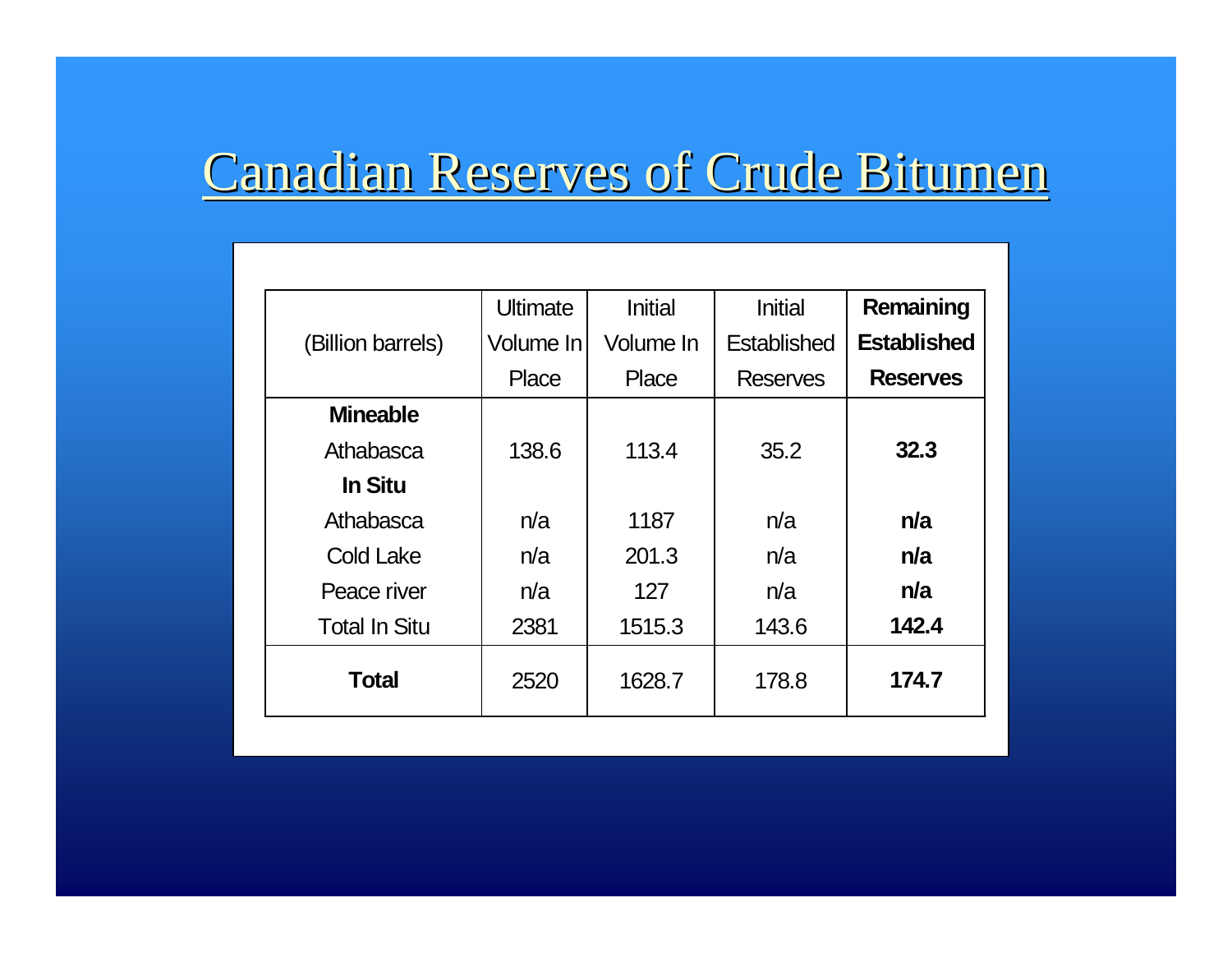### Environmental Impact

Large water use  $(2.5 - 4 \text{ units of water per})$ bitumen unit)

Large ponds of waste material.

Greenhouse gases, mainly  $CO_2$ , but also other air emissions such as  $SO_2$ , NOx,  $H_2S$ , CO,  $O_3$ , VOCs PAH etc

Greenhouse gas emissions from the oil sands industry may exceed 130 mega-tonnes per year by 2020.

Canada has signed the Kyoto treaty!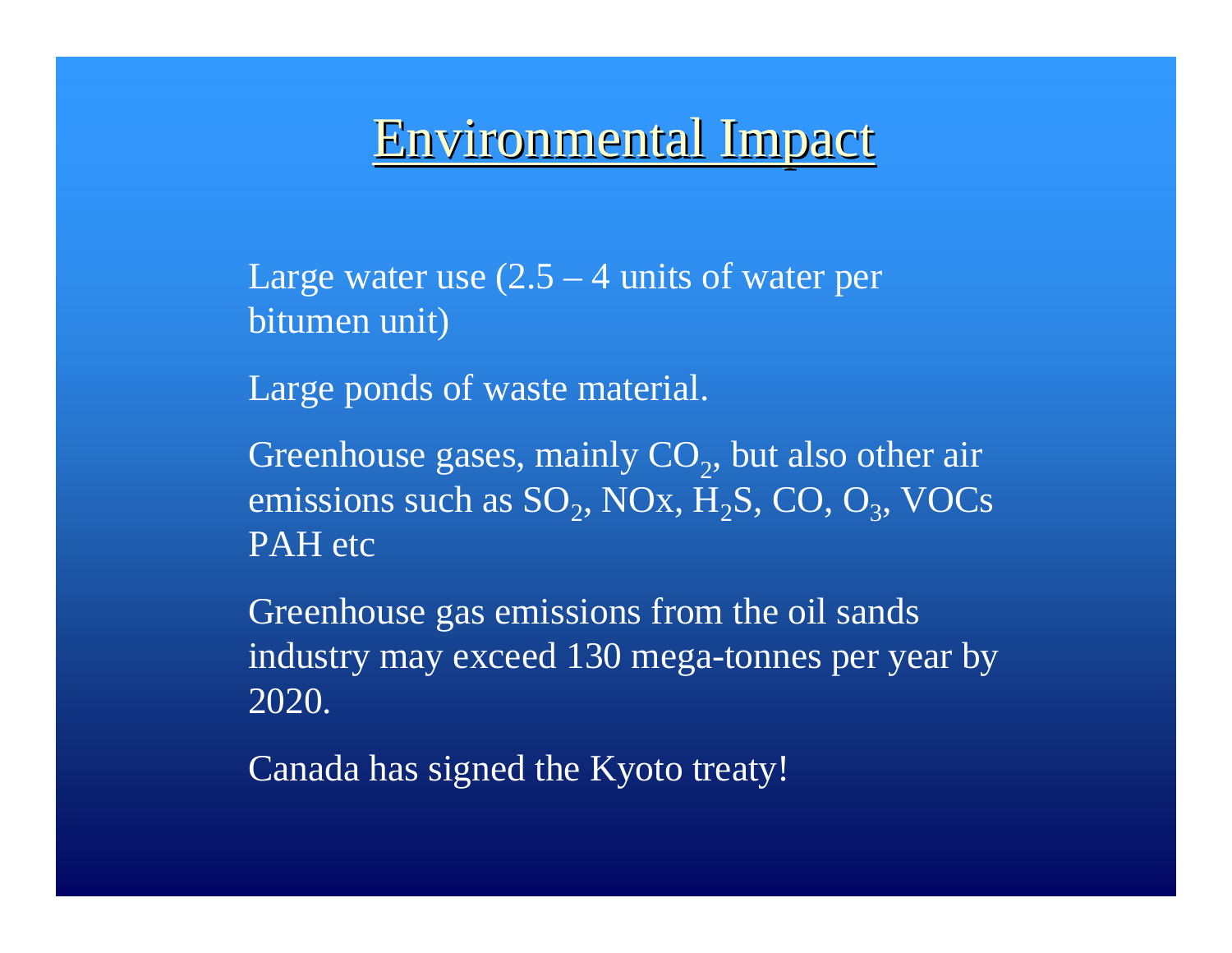### **Oil Production Investment Aspects**

Oil sands mining projects demand enormous capital investments.

Shell has invested more than C\$6 billion in the AOSP project.

Production costs between \$15 – 24!

Oil Sands production - A Profitable Business Area !

### **Already Made And Planned Investments In Oil Sands Production**

1996 – 2002 \$24 billion (Can.) investment in oil sands

2002 – 2006 \$7 billion (Can) under construction. 2007 - \$25 (Can) billion, new oil sands projects announced and under evaluation.

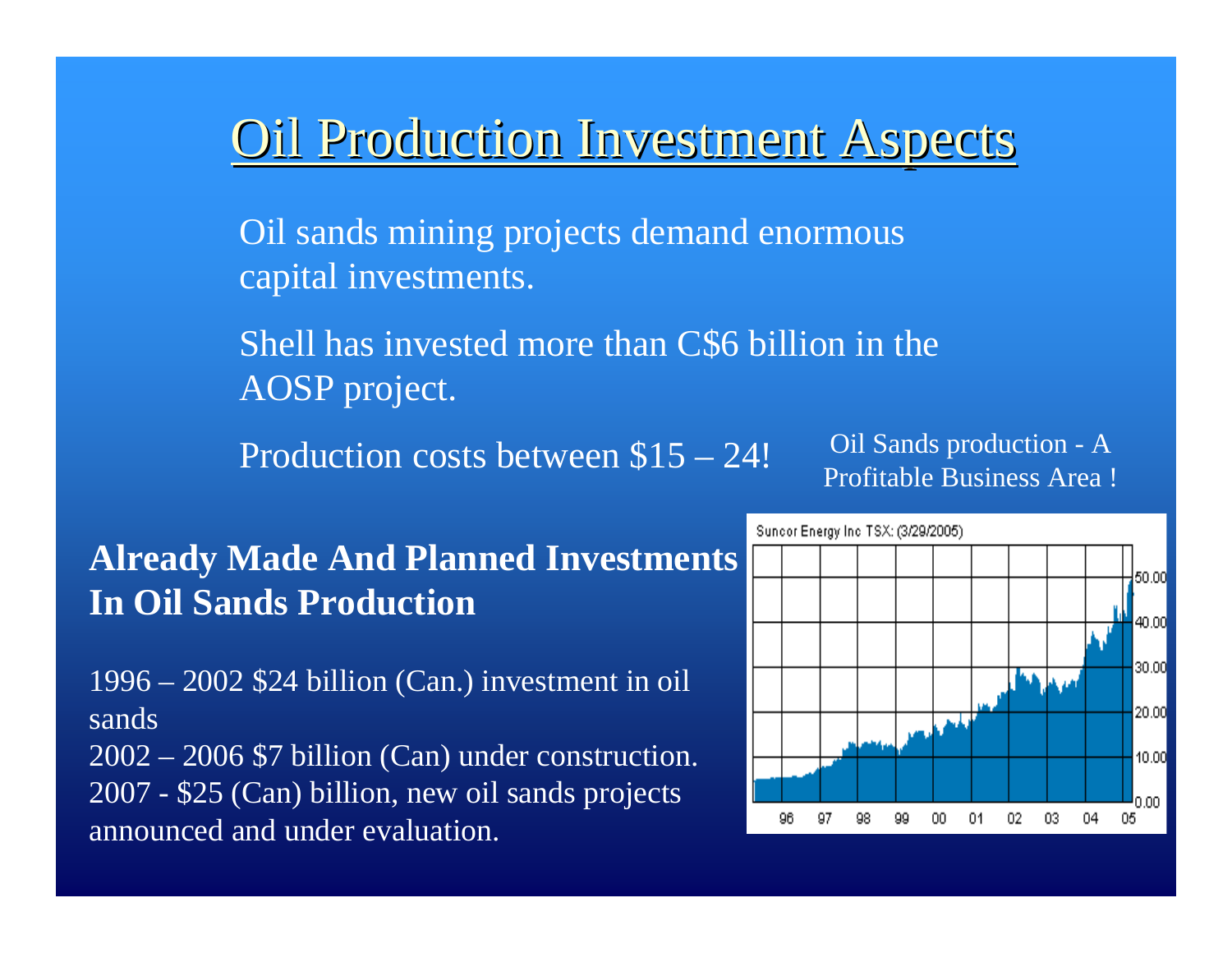### Different Public Oil Sands Forecasts

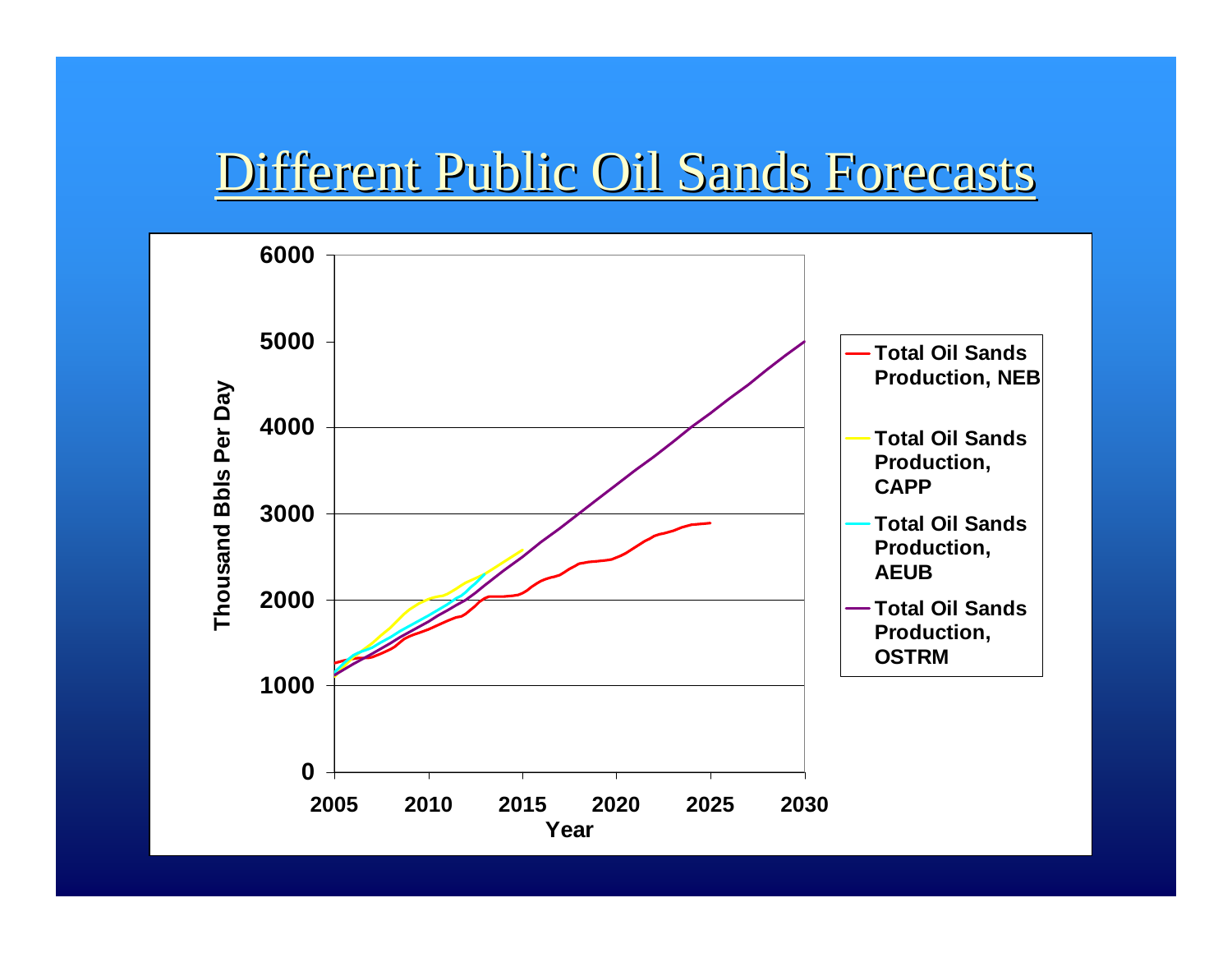# Need of Natural Gas

Recovery and upgrading of bitumen from the oil sands consume large amounts of natural gas, electricity and hydrogen. Natural gas is the main source of energy and hydrogen. (historical origin)

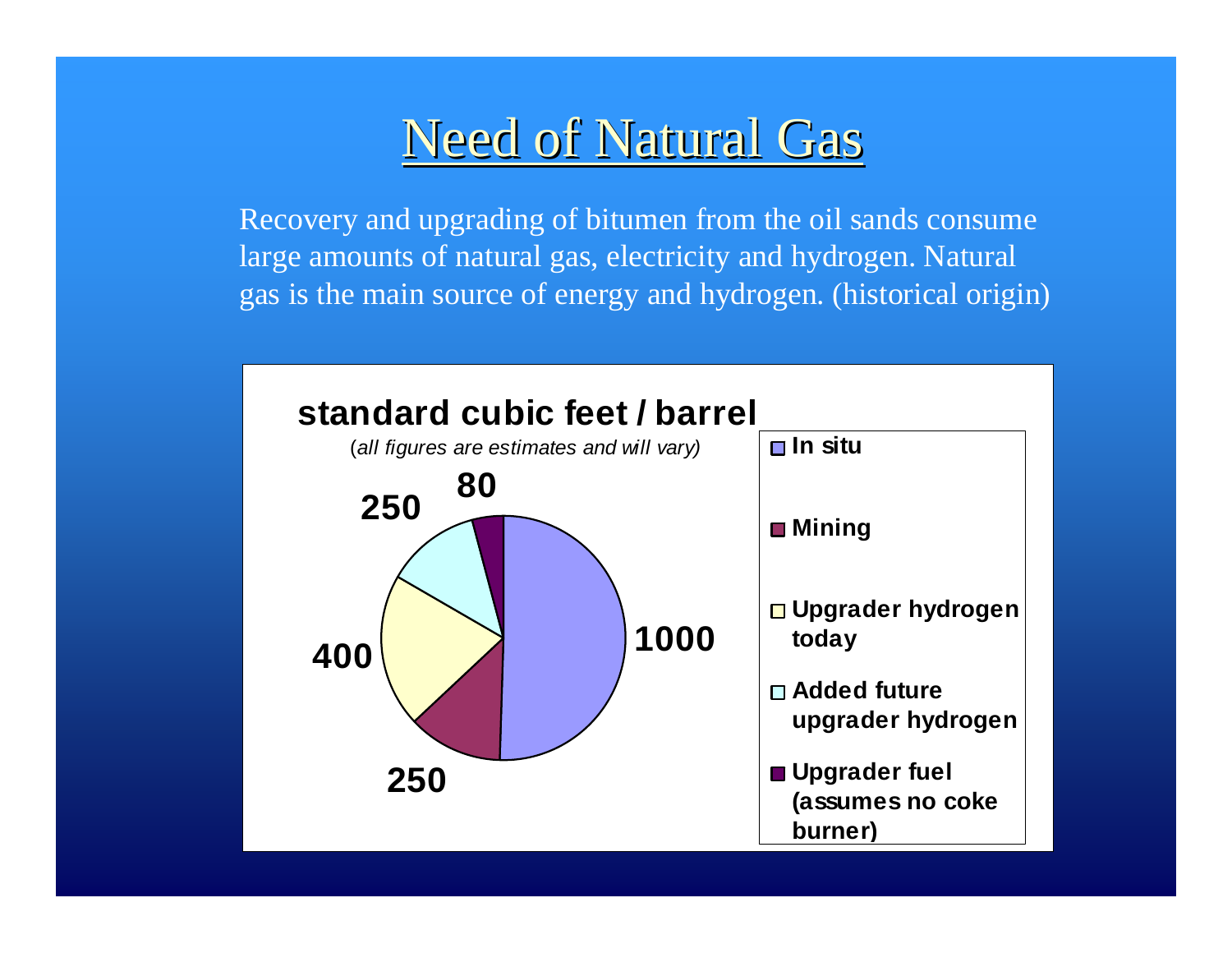### Increasing demand for Natural Gas

In 2003, natural gas supplied about 30% of the total energy consumption in Canada.

About 50 % of Canadian natural gas production is exported to the U.S..

U.S. gas demand will grow from today's 60 Bcf/day to more than 90 Bcf per day by 2010.

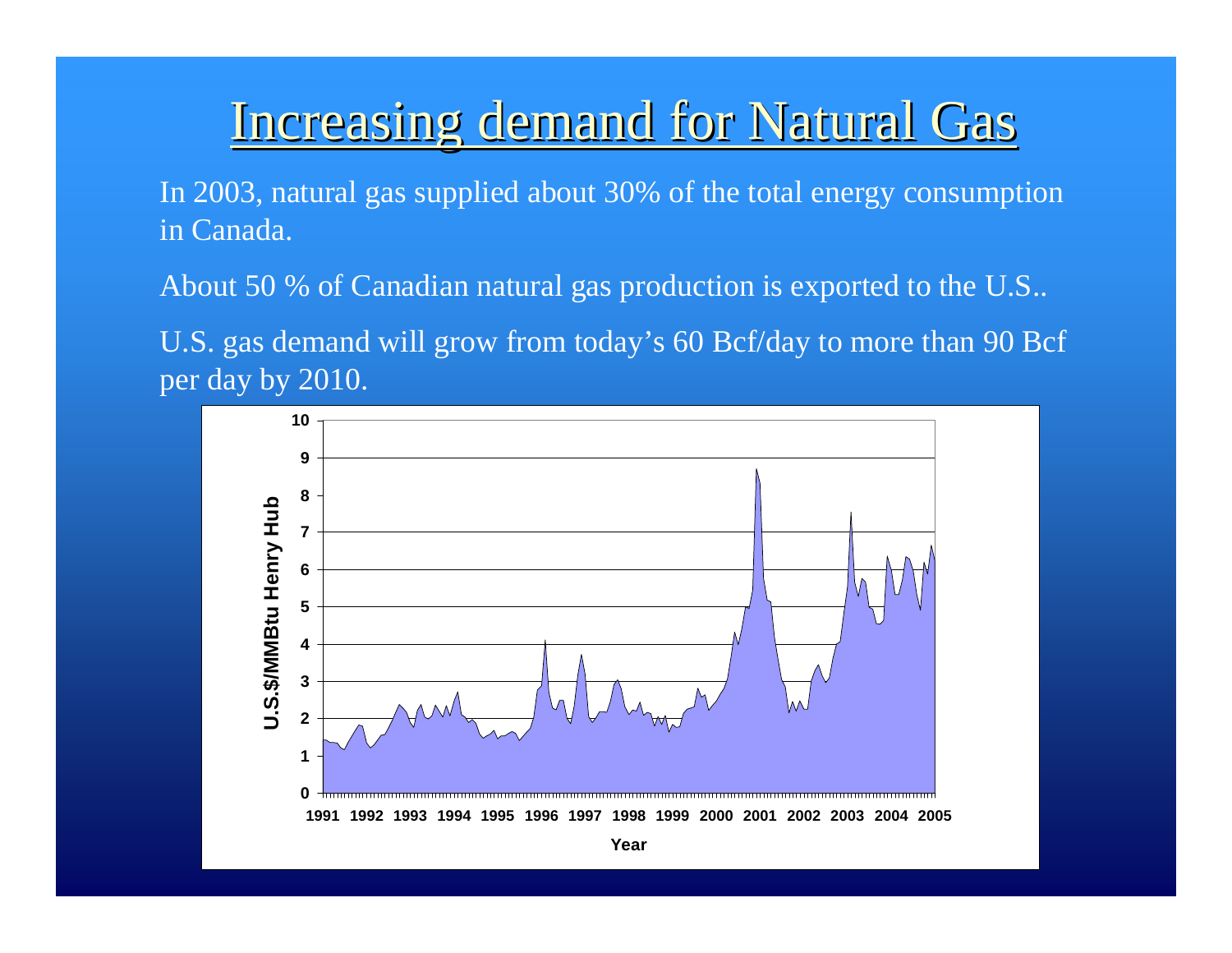# Unsustainable Reliance on Natural Gas

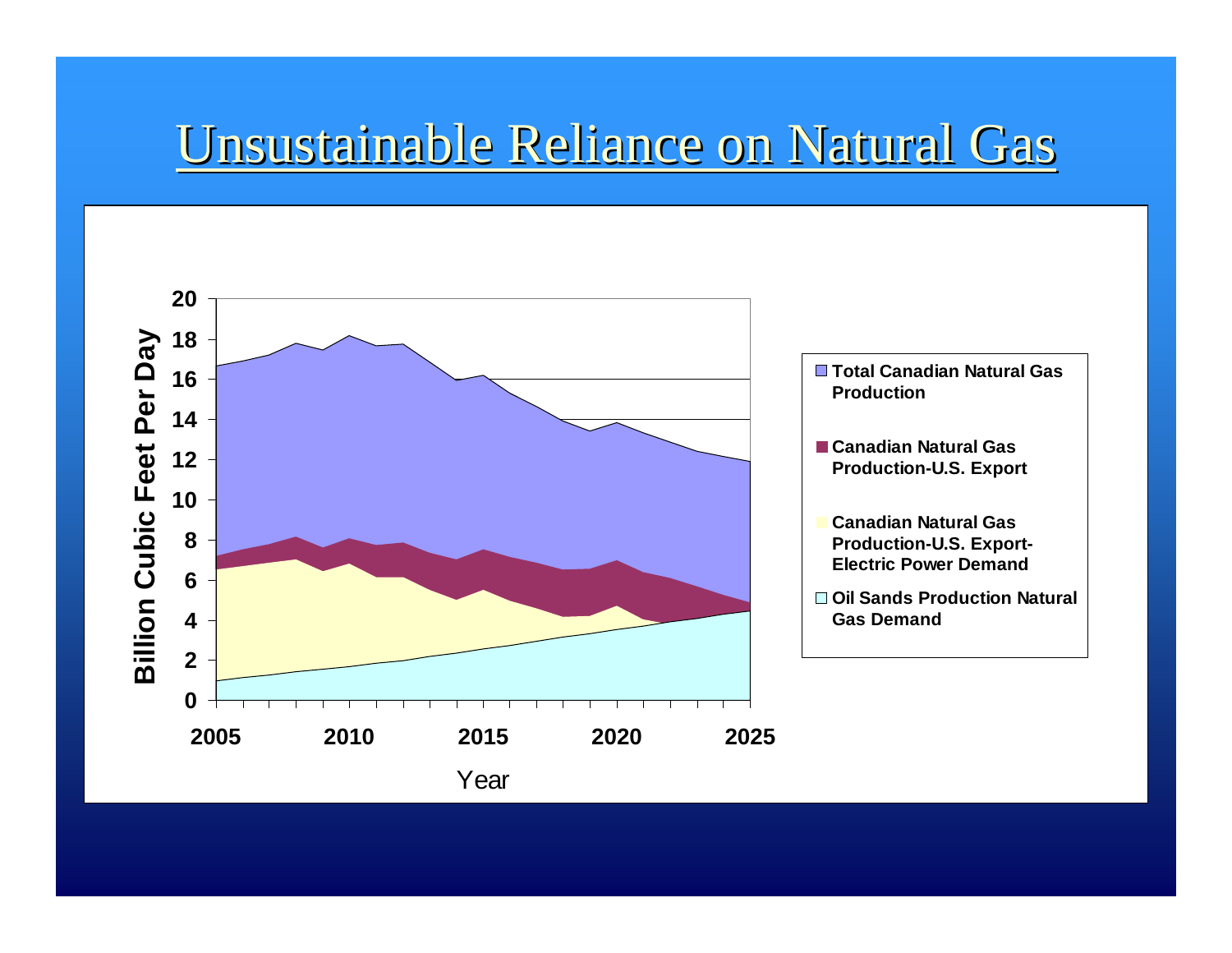### All Projects Oil Sands Production Forecast

Assumes all currently planned and postponed projects completed. Not realistic! Assumes immediate action to increase production.

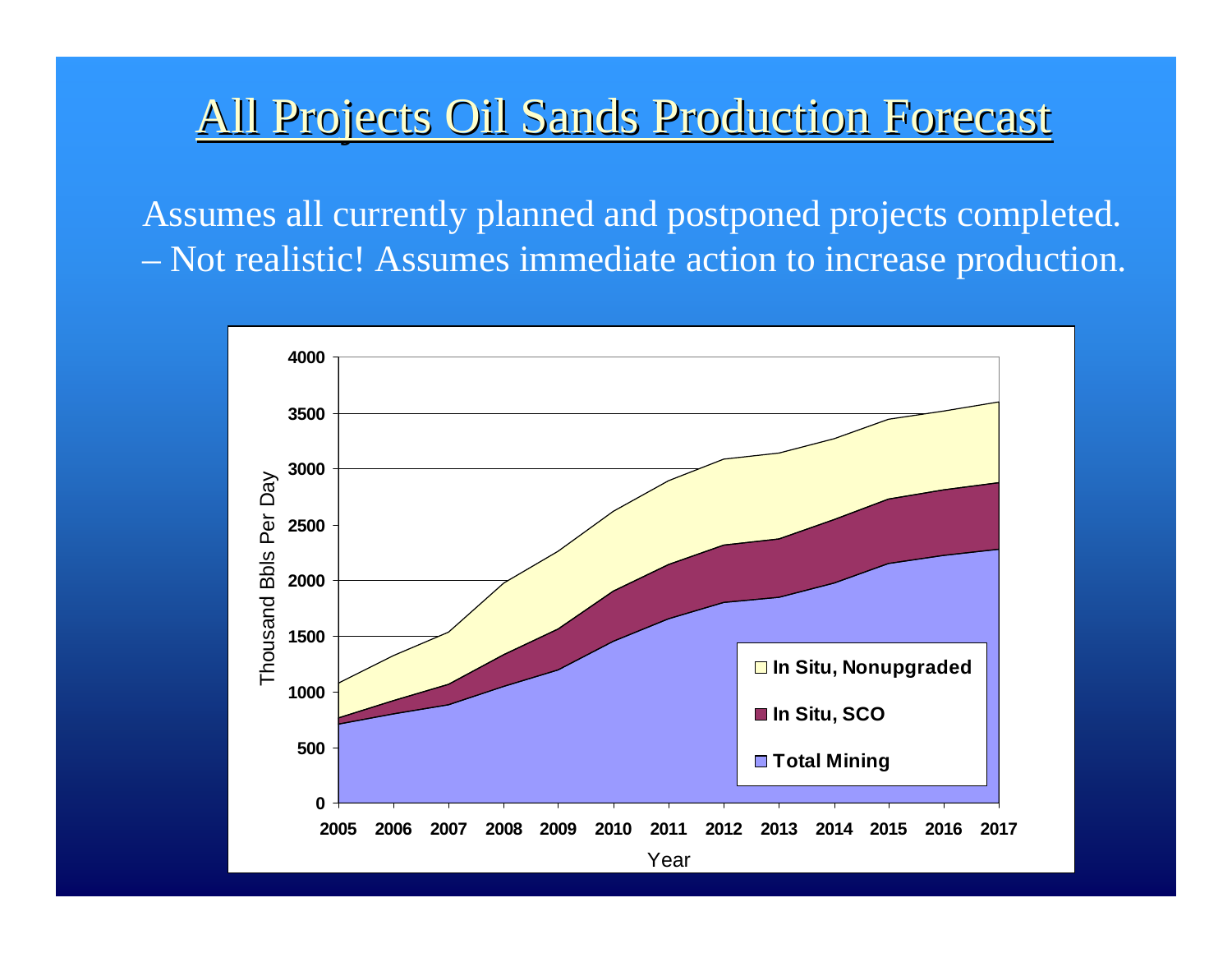### All Mining Projects Forecast

All currently planned and postponed mining projects completed. The established mineable reserves of 32 Gb will have been produced!

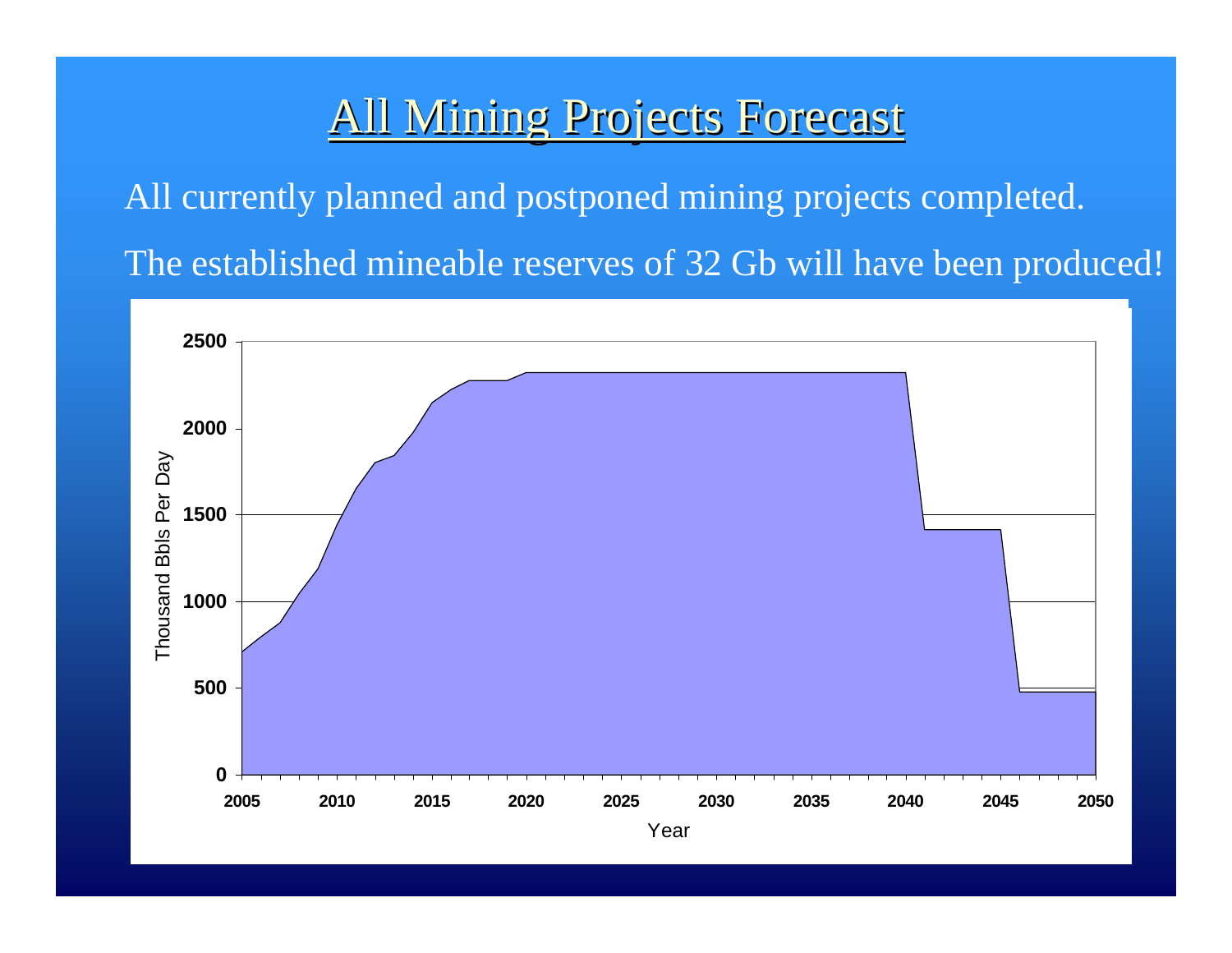### In Situ Production – the Long Term Future

NEB

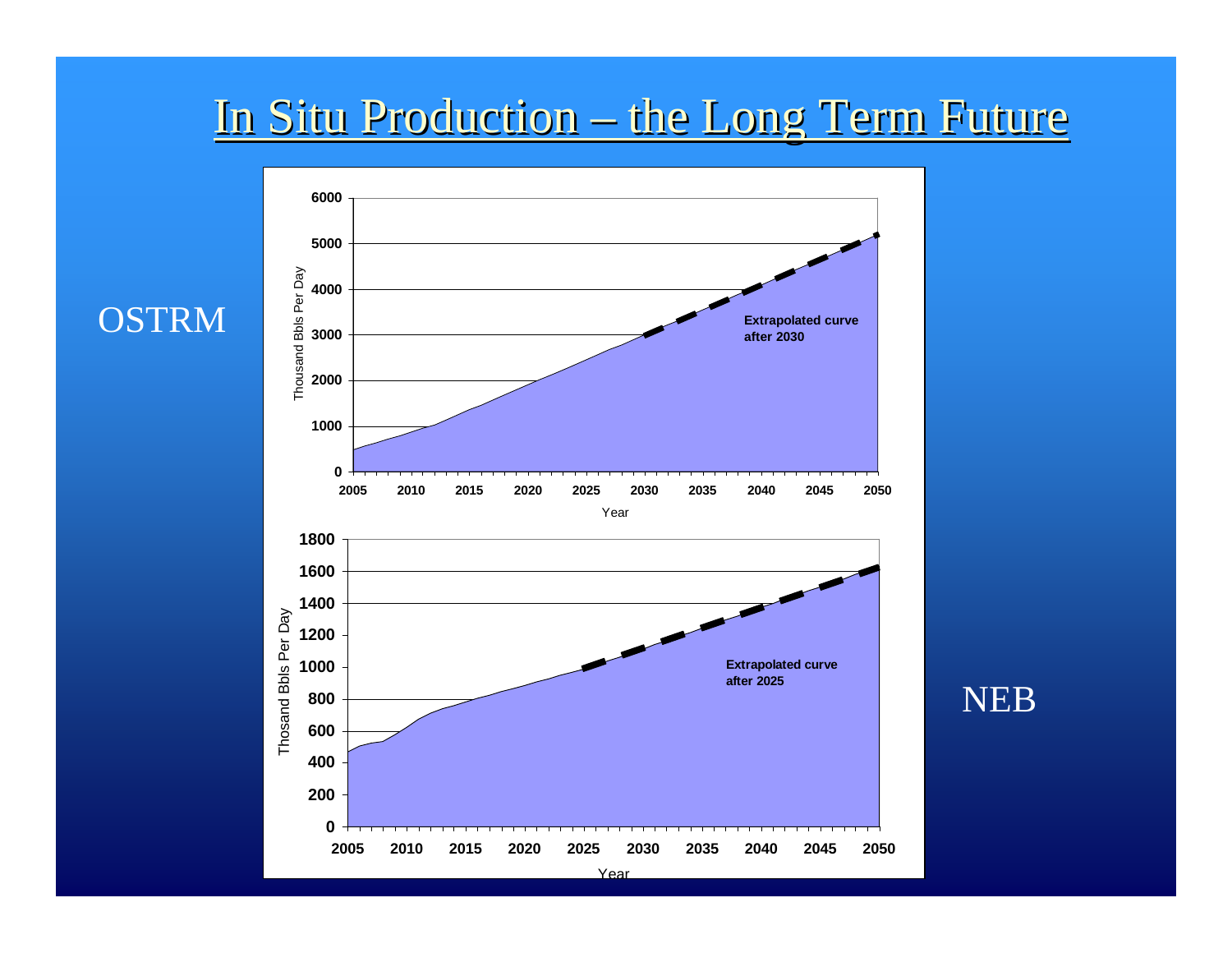### Canada's Total Oil Sands Production May Peak

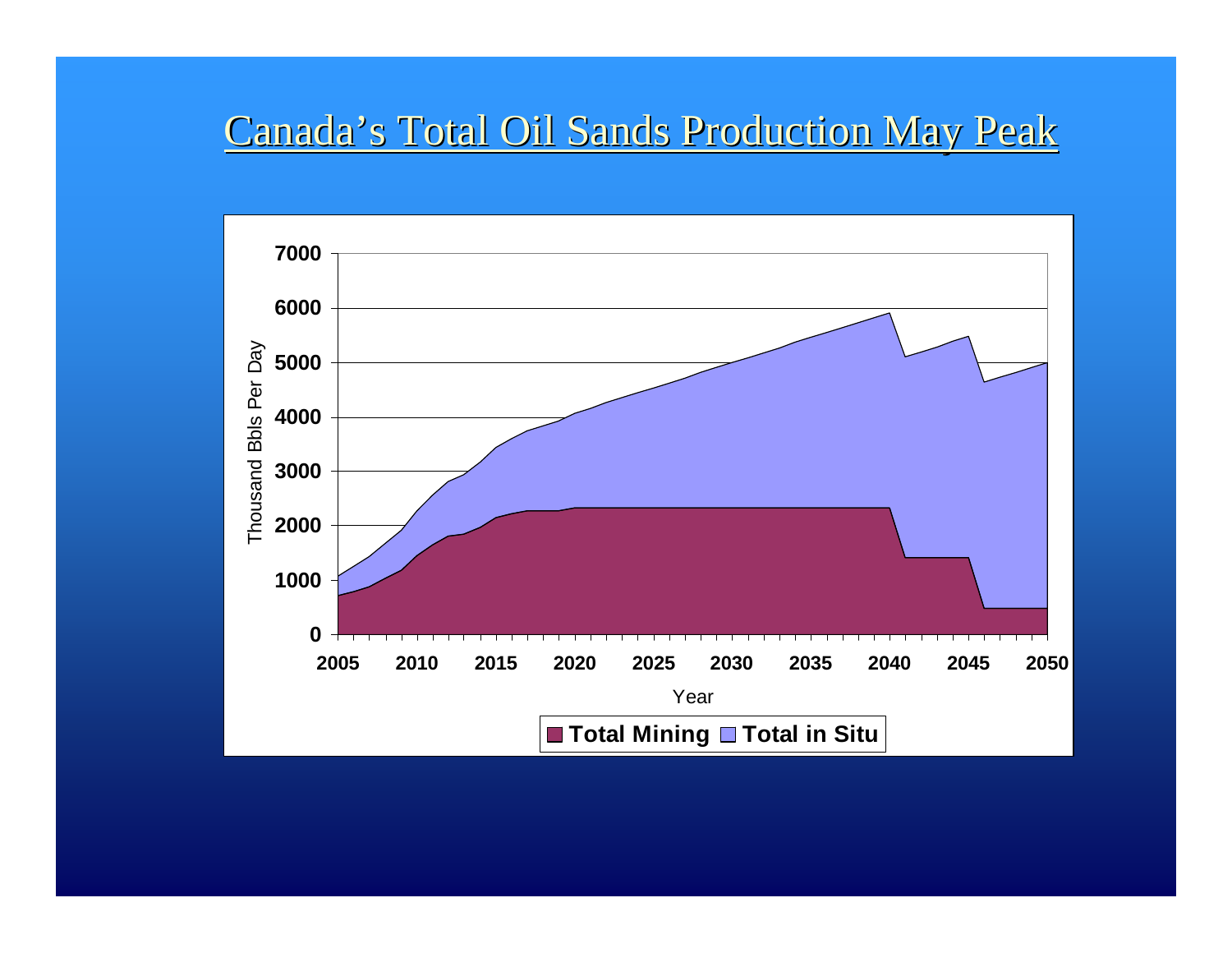### The Declining Conventional Oil Production from the North Sea and Canada

#### **The North Sea**

#### **Canada**

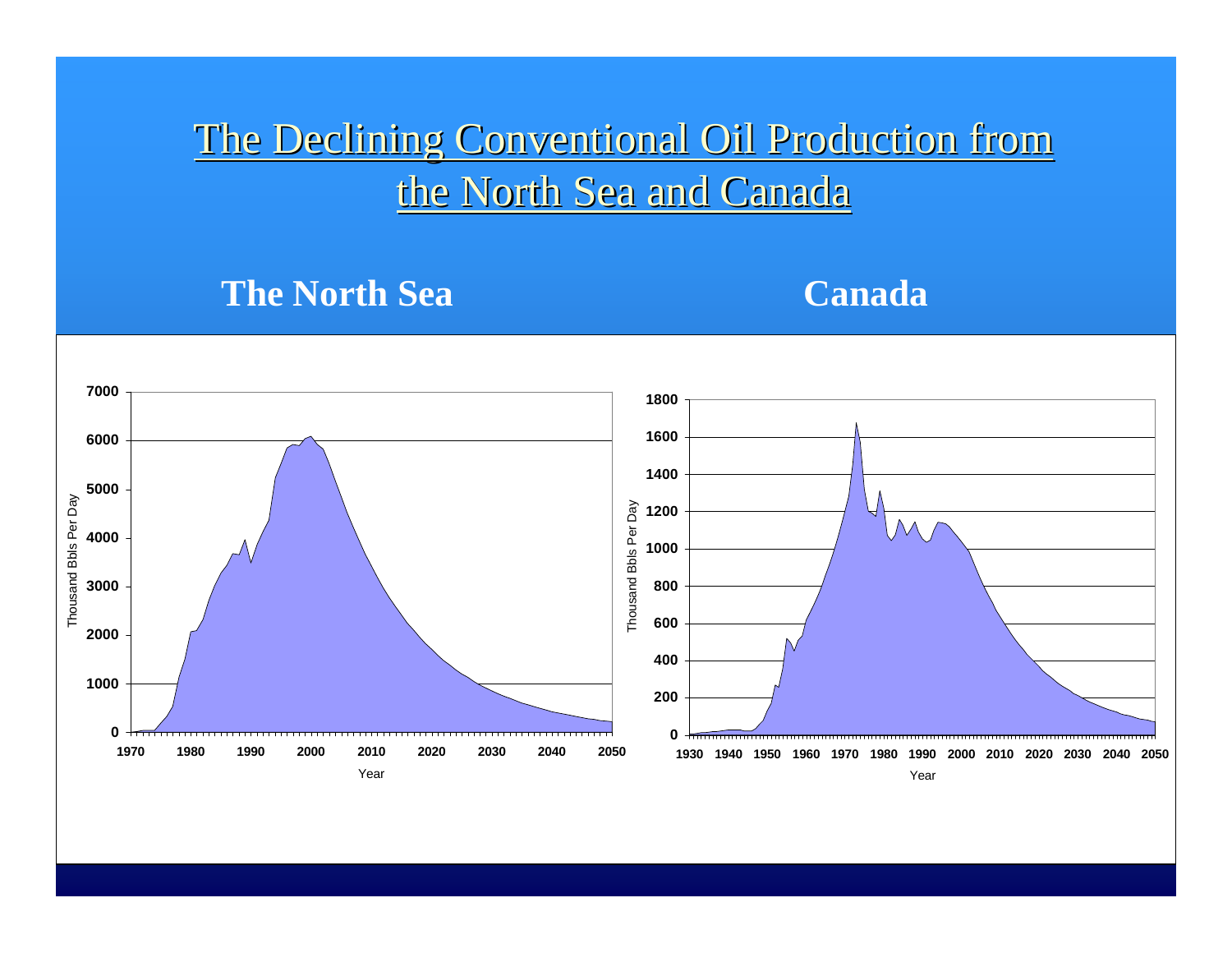### Resulting Oil Production from Canada's Oil Sands, Canada's Conventional oil and the North Sea

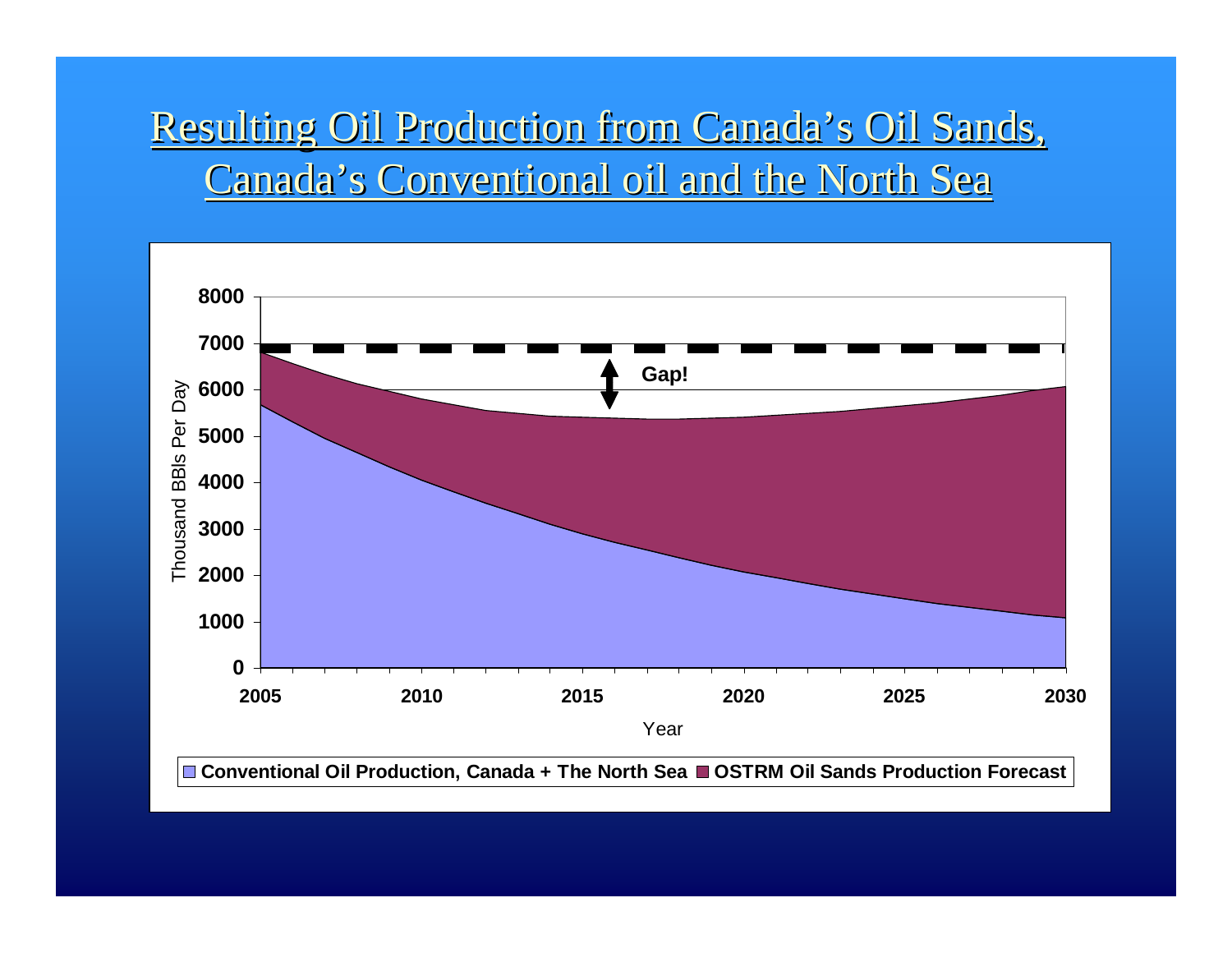## **Conclusions**

The natural gas supply situation and  $CO<sub>2</sub>E$  emissions are development constraints for the oil sands industry.

??? In situ production - the big question mark ???

The Canadian oil sands industry cannot even compensate for the combined decline of conventional oil production in Canada + the North sea by 2030.

The Canadian oil sands will not prevent global peak oil!

Question to the IEA: Assuming Venezuela achieves a production of 6 million b/d of heavy oil by 2030, Canada 5 million barrels. Who will produce the remaining 26 million barrels per day of unconventional oil?